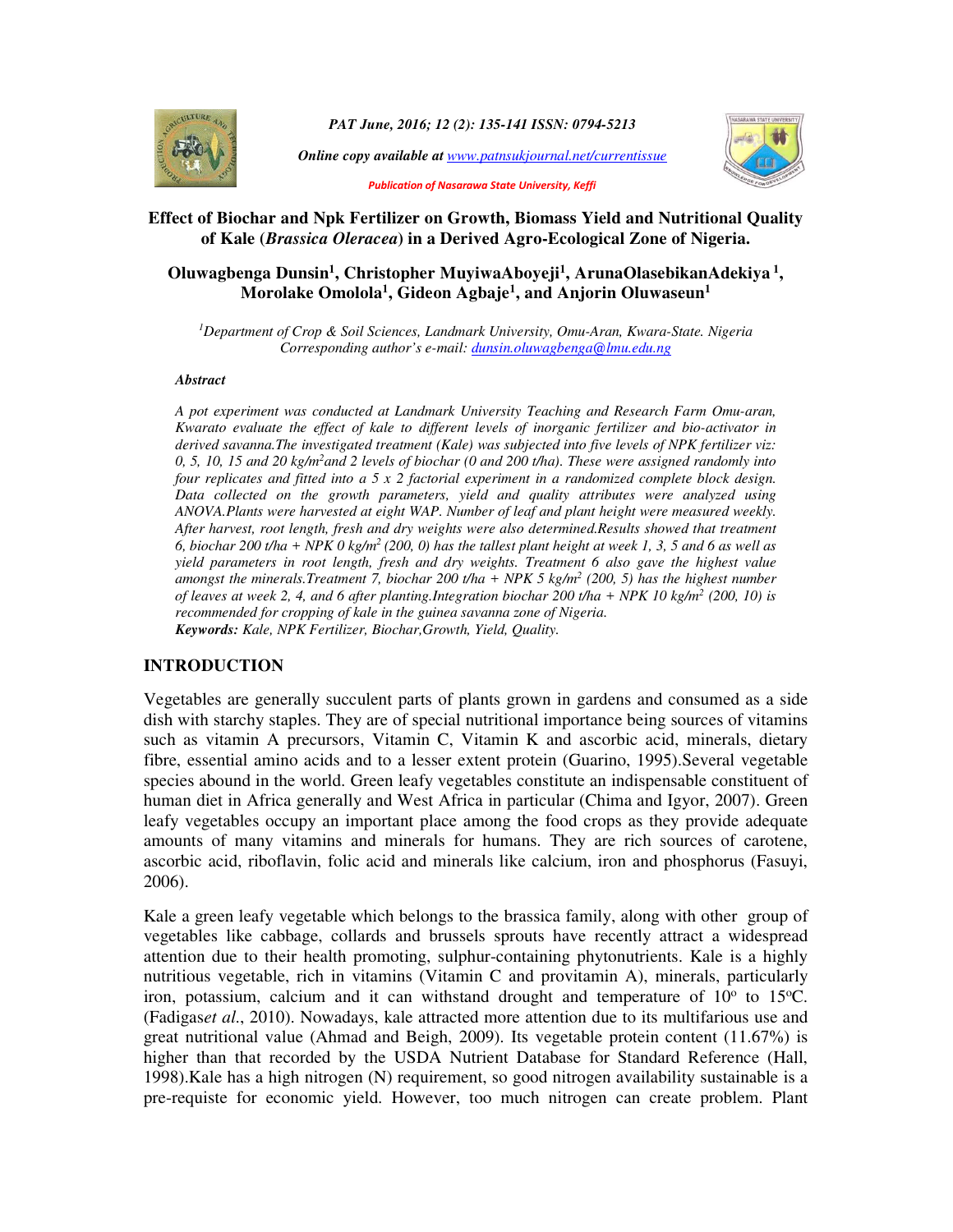supplied with an excess of nitrogen accumulate nitrate in their vacuoles (Onyango *et al*., 2012). It was reported that lack of some mineral components (phosphorus and potassium) in soil influenced the amount and quality of protein in vegetable (Eppendorfer and Soren 1996).

In tropical countries, high cost, scarcity, nutrient imbalance and soil acidity are problems associated with the use of inorganic fertilizer while bulkiness, low nutrient quality and late mineralization were the bottleneck to the sole use of organic manures for crop production (Uyovbisere and Elemo, 2000). Therefore there is need to identify and study cheap, locally sourced agricultural wastes that could enhance balance crop nutrition, improve nutrient availability and serve as liming material to control soil acidity in the production of leafy vegetables. An area of interest is the addition of bio-char to the soil, which can improve soil properties and have other environmental benefits (Glaser *et al.* (2002).

Biochar is the term given to pyrolyzed biomass (charcoal) when applied as a soil amendment intended to increase productivity or otherwise ameliorate soil properties (Lehmann *et al*., 2006). The potential of biochar to increase plant biomass and crop yields has been demonstrated in a number of tropical agricultural studies, with a recent meta-analysis of published studies finding that biochar treatments increased crop yields by an average of 10% with larger effects observed on acidic and coarse-textured soils, and at high addition rates (Jeffery *et al.,* 2011).

Kwara state has a huge potential of developing agriculture and absorb a sustainable fraction of the nation crop product deficit. Maximum yields are obtainable only when plant nutritional requirements and other basic production factors are met. The soils of Landmark University loses water fast, hence the need for the use of organic amendment to improve its waterholding capacity is inevitable. Recent reviews have highlighted the benefits of adding bio-char to agricultural soils for improvement of soil water-holding capacity (Laird *et al*., 2010). Thus experiment will evaluate the complementary use of NPK fertilizer with Biochar on the growth, yield and leaf quality Kale

## **MATERIALS AND METHOD**

The study was conducted using pot experiment at Landmark University Teaching and Research Farm Omu-aran, Kwara State. The study area is located on latitude 8.1333N and longitude 5.1000S, with altitude of 506m above sea level of the Guinea Savannah zone of Nigeria. It has annual rainfall pattern which extends between the month of April and October with minimum 600mm-1500mm, with peak rain in May-June and September-October, while the dry season is between November and March.

Soil samples were collected from around the Teaching and Research Farm of Landmark University, Omu-Aran, Kwara State, sieved with 2-mm sieve to remove stones and debris. 5 kg of the sieved soils were weighed into a polybag perforated at the bottom to allow for air and water movement. The polybags were randomly placed laid out in open fieldfor unbiased application of treatments (amendments). The Vates Blue Curled Kale *(Brassica oleracea)* was purchased from Starke Ayres Ltd, Gauteng South Africa. The Biochar were collected from the Cafeteria Store of Landmark University and the NPK fertilizer were collected also from the Teaching and ResearchFarm of Landmark University, Omu-Aran, Kwara State, Nigeria.

The treatments consist of 5 levels of NPK fertilizer  $(0, 5, 10, 15, 10)$  and  $(2 \text{ kg/m}^2)$  and  $(2 \text{ levels of})$ biochar (0 and 200 t/ha) subjected to various combination. A 5 x 2 treatments were layout in a factorial design experiment arranged in a Randomize Complete Block Design with four replications. Blue Vates Curled Kale (*Brassica oleracea*) was planted into the soil without applying any fertilizer. Three seeds per pot were sown directly into the soil of each pot.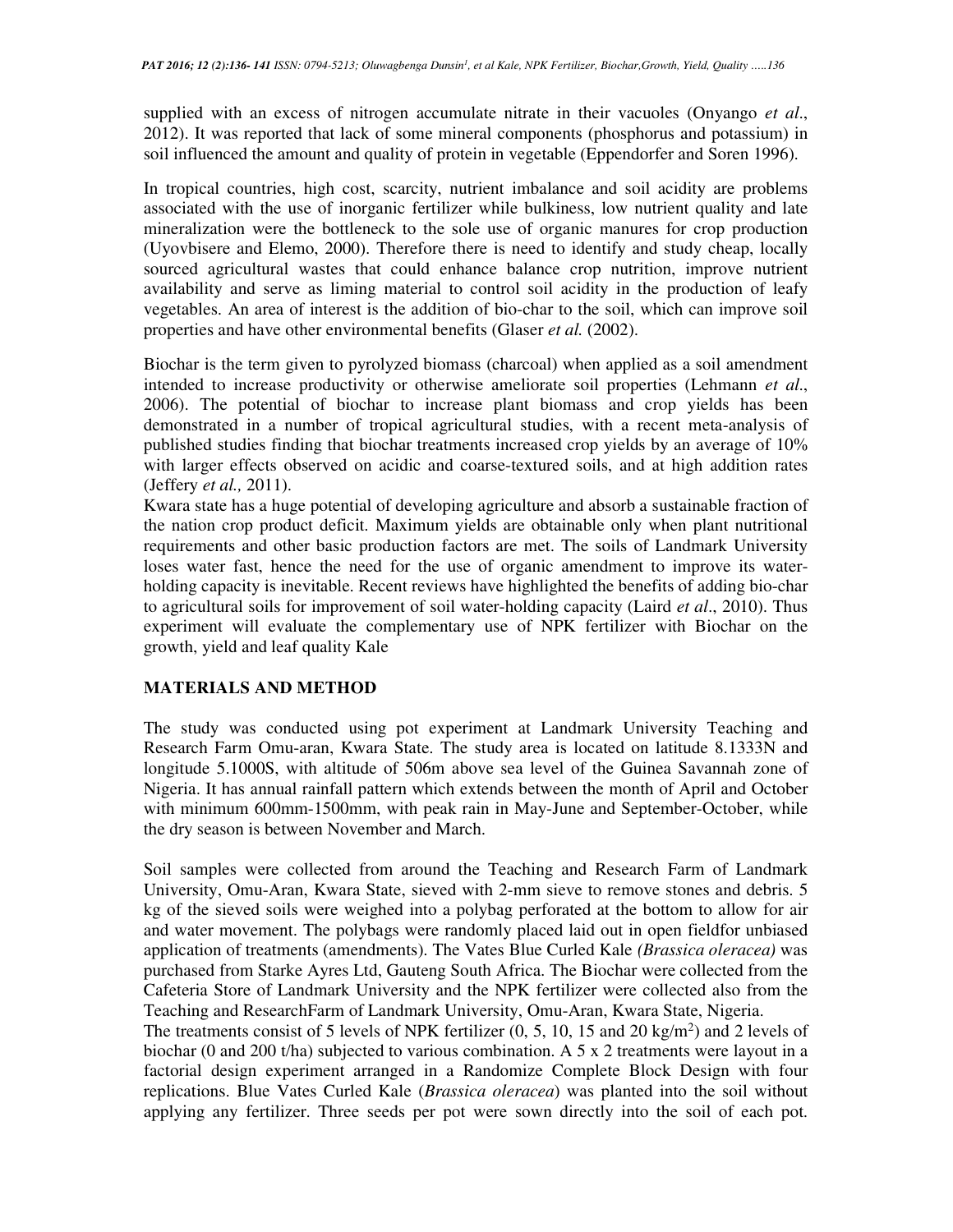Germination starts 4-5 days after planting. The plants were thinned to one plant per stand just before fertilizer application. Crop protection practices were carried out with spraying of karate at 2, 4 and 6 WAS against defoliating pests and weeding was done manually.

Data collection on the growth and yield began two weeks after planting subsequently on a weekly basis for two months. To evaluate growth rates, Plant height was measured with a meter ruler from the base to the tip of the main shoots and Number of leaves where recorded by counting the leaves. At harvest yield parameters collected includes leaf weight (fresh and dry) and root length.

After determination of fresh weight leaves, root and grains were dried in an oven at 60°C for 48 h. Dried samples were milled and ground for tissue analysisTotal P was determined by the Vanadomolybdate method, K and Ca were determined by flame photometry and Mg and Fe were determined by atomic absorption spectrophotometer. Total N was analyzed by the micro-Kjheldahl procedure and crude protein was obtained by multiplying the total N by a factor of 6.25. While Vitamin C was determined by method of Osborne and Voogt (1978).

Data collected were subjected to statistical analysis of variance (ANOVA) using SPSS 21. The treatment means were compared using the Duncan's multiple range test (DMRT) at  $p =$ 0.05 probability level.

## **RESULTS AND DISCUSSION**

The result of biochar and NPK fertilizer solely and/or combination on kale plant height revealed there was significant differences (P< 0.05) amongst the treatment (Table 1). Treatment 6, has the highest plant height at week 1, 3, 5 and 6 after planting, followed by treatment 8 and compared to treatment 1(control) which has the lowest value in plant height.

| Treatment       |                   |                    | Plant Height (cm) (WAP) |                     |                     |                    |
|-----------------|-------------------|--------------------|-------------------------|---------------------|---------------------|--------------------|
|                 |                   | 2                  | 3                       | 4                   | 5                   | 6                  |
| T1              | 1.90 <sup>b</sup> | $2.35^{\rm d}$     | 4.80 <sup>d</sup>       | $7.10^{\circ}$      | $11.00^{\circ}$     | 14.00 <sup>b</sup> |
| T <sub>2</sub>  | 4.77 <sup>a</sup> | $7.50^{\circ}$     | $11.03^{ab}$            | $13.93^{ab}$        | $18.50^{ab}$        | $21.10^{ab}$       |
| T <sub>3</sub>  | 1.78 <sup>b</sup> | $2.33^{d}$         | 5.50 <sup>cd</sup>      | $8.25^{bc}$         | $14.00^{bc}$        | $16.60^{ab}$       |
| <b>T4</b>       | 4.57 <sup>a</sup> | $5.40^{bc}$        | 8.67 <sup>bc</sup>      | $12.17^{bc}$        | 16.00 <sup>bc</sup> | $19.17^{ab}$       |
| T <sub>5</sub>  | $3.40^{ab}$       | $5.25^{bc}$        | $8.00^{bc}$             | $13.25^{ab}$        | $16.75^{bc}$        | $19.25^{ab}$       |
| T <sub>6</sub>  | 4.80 <sup>a</sup> | 6.00 <sup>bc</sup> | $9.85^{ab}$             | $15.00^{\rm a}$     | $20.50^{\circ}$     | $22.00^a$          |
| T <sub>7</sub>  | $3.84^{ab}$       | $5.55^{bc}$        | $11.95^{\rm a}$         | 13.70 <sub>ab</sub> | $18.00^{ab}$        | $21.50^a$          |
| T8              | $4.73^{\rm a}$    | $6.55^{ab}$        | $11.55^{\circ}$         | $13.10^{bc}$        | $18.50^{ab}$        | $22.00^a$          |
| T <sub>9</sub>  | $2.90^{ab}$       | 4.23 <sup>c</sup>  | $6.83^{\circ}$          | $11.00^{bc}$        | $13.73^{bc}$        | $19.90^{\rm a}$    |
| T <sub>10</sub> | $3.60^{ab}$       | 4.97 <sup>bc</sup> | $9.33^{b}$              | $11.47^{bc}$        | $14.67^{bc}$        | $18.57^{ab}$       |

Table 1: Effect of Biochar, NPK and Their Combination on Plant Height (Cm) of Kale

Means with the same letters in the same column are not significantly different at  $p > 0.05$ .

Table 2. Shows that biochar and NPK fertilizer significantly (P< 0.05) affect the number of leaves amongst the treatment (Table 2). Treatment 7, has the highest number of leaves at week 2, 4, and 6 after planting, followed by treatment 6 and compared to treatment 1 (control) which has the lowest value in number of leaves.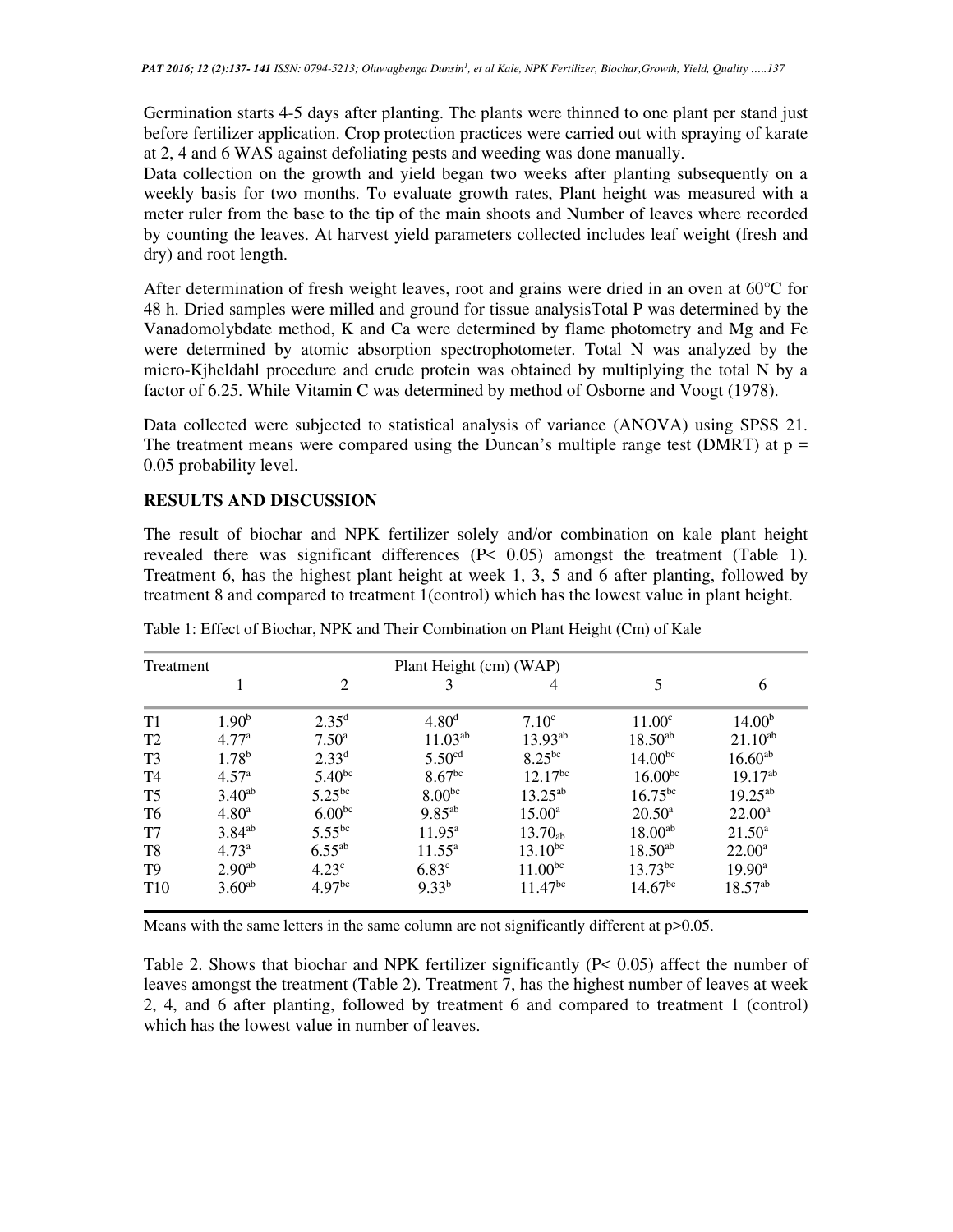| Treatment       |                    |                    | Number of Leaves Cultivation (WAP) |                    |                    |                     |  |  |  |
|-----------------|--------------------|--------------------|------------------------------------|--------------------|--------------------|---------------------|--|--|--|
|                 |                    | $\overline{c}$     | 3                                  | 4                  |                    | 6                   |  |  |  |
| T1              | 2.00 <sup>b</sup>  | $3.00^\circ$       | 5.00 <sup>b</sup>                  | $6.33^{b}$         | 8.00 <sup>b</sup>  | 10.00 <sup>d</sup>  |  |  |  |
| T <sub>2</sub>  | 4.67 <sup>a</sup>  | $6.33^{ab}$        | $9.00^{ab}$                        | $10.67^{ab}$       | $14.00^{ab}$       | $16.67^b$           |  |  |  |
| T <sub>3</sub>  | $2.67^{ab}$        | $3.33^{bc}$        | 5.00 <sup>b</sup>                  | $6.67^{\rm b}$     | $8.33^{b}$         | 11.00 <sup>cd</sup> |  |  |  |
| T <sub>4</sub>  | $3.67^{ab}$        | 5.00 <sup>b</sup>  | $6.67^{ab}$                        | $8.33^{ab}$        | $11.67^{ab}$       | $14.67^{bc}$        |  |  |  |
| T <sub>5</sub>  | $3.67^{ab}$        | 5.00 <sup>b</sup>  | 7.00 <sup>ab</sup>                 | $9.33^{ab}$        | $11.33^{ab}$       | 13.00 <sup>c</sup>  |  |  |  |
| T <sub>6</sub>  | $3.67^{ab}$        | $7.00^{\rm a}$     | 8.67 <sup>ab</sup>                 | $12.33^{ab}$       | $17.67^{\circ}$    | $19.67^{ab}$        |  |  |  |
| T <sub>7</sub>  | 4.00 <sup>ab</sup> | $7.33^{a}$         | $10.00^{\rm a}$                    | 14.00 <sup>a</sup> | $18.33^{a}$        | 20.67 <sup>a</sup>  |  |  |  |
| T <sub>8</sub>  | $4.33^{\rm a}$     | 6.67 <sup>a</sup>  | $8.67^{ab}$                        | $11.33^{ab}$       | 15.67 <sup>a</sup> | $17.67^{ab}$        |  |  |  |
| T <sub>9</sub>  | 3.00 <sup>ab</sup> | 4.00 <sup>bc</sup> | $5.33^{b}$                         | $8.33^{ab}$        | $11.67^{ab}$       | $15.33^{b}$         |  |  |  |
| T <sub>10</sub> | 4.67 <sup>a</sup>  | $5.67^{\rm b}$     | $7.33^{ab}$                        | $9.67^{ab}$        | $11.67^{ab}$       | $14.33^{bc}$        |  |  |  |

Table 2: Effect of Biochar, NPK and Their Combination on Number of Leaves of Kale

Means with the same letters in the same column are not significantly different at  $p>0.05$ .

Table 3 shows the effect of biochar and NPK on yield parameters of kale (root length, fresh weight and dry weight). There were significant differences (P< 0.05) amongst the treatment. Treatment 6 has the highest value of yield in root length, fresh weight and dry weight followed by treatment 8 respectively as compared to treatment 1 (control) which has the lowest value in the yield parameters.

Table 3: Effect of Biochar, NPK and Their Combination on the Root Length, Fresh and Dry weight of Kale.

| Treatment      | Yield              | Weight              |                    |  |
|----------------|--------------------|---------------------|--------------------|--|
|                | Root Length (CM)   | Fresh               | Dry                |  |
| T <sub>1</sub> | 6.85 <sup>c</sup>  | 15.89c              | 1.59 <sup>c</sup>  |  |
| T <sub>2</sub> | 10.23 <sup>b</sup> | 38.33 <sup>ab</sup> | 5.20 <sup>ab</sup> |  |
| T <sub>3</sub> | 7.60 <sup>b</sup>  | $27.81^{bc}$        | $3.15^{bc}$        |  |
| T4             | 9.70 <sup>b</sup>  | $44.53^{ab}$        | $6.33^{ab}$        |  |
| T <sub>5</sub> | 8.00 <sup>b</sup>  | 34.62 <sup>b</sup>  | 4.74 <sup>b</sup>  |  |
| T <sub>6</sub> | 15.67 <sup>a</sup> | 49.67a              | 7.59 <sup>a</sup>  |  |
| T <sub>7</sub> | $10.05^{\rm b}$    | $41.65^{ab}$        | 6.41 <sup>ab</sup> |  |
| T <sub>8</sub> | $12.40^{ab}$       | $45.02^{ab}$        | 6.94a              |  |
| T <sub>9</sub> | $8.83^{bc}$        | 38.45 <sup>ab</sup> | $5.34^{ab}$        |  |
| <b>T10</b>     | 10.60 <sup>b</sup> | 31.74 <sup>b</sup>  | 4.66 <sup>b</sup>  |  |

Means with the same letters in the same column are not significantly different at  $p > 0.05$ .

#### **Mineral and Vitamin C Composition of Kale (***Brassica oleracea***)**

The result of biochar and NPK fertilizer solely and/or combination on kale statistical composition revealed there was no significant differences amongst the treatment (Table 4). Treatment 6 has the highest value amongst the other treatments followed by treatment 8 in the composition of iron (Fe), Zinc (Zn), Potassium (K), Magnesium (Mg), Calcium (Ca), Phosphorus (P), Manganese (Mn) and Vitamin C compared to treatment 1 (control) which has the lowest value in the mineral composition.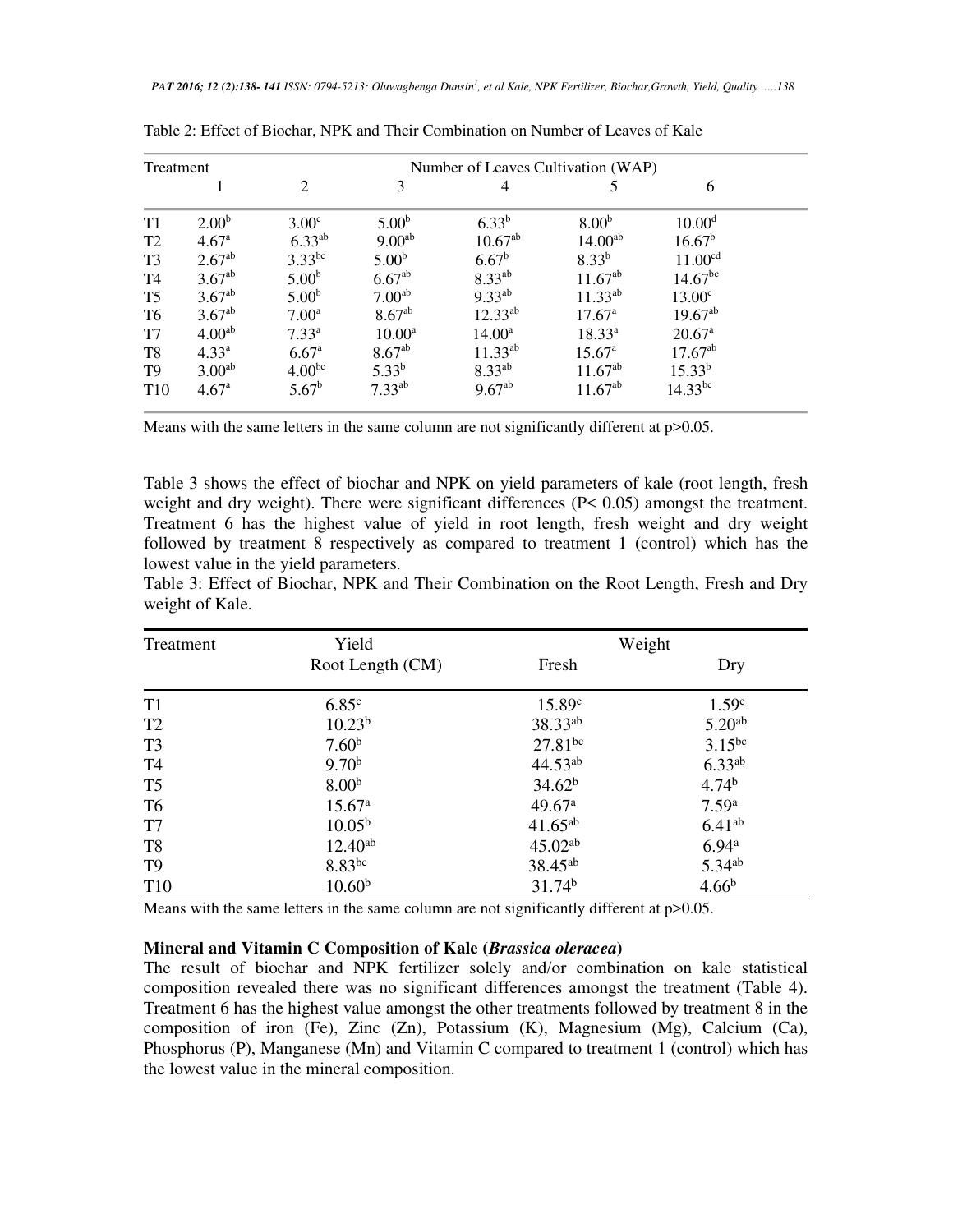| Treatment       |       | Minerals<br>Composition $(mg/100 g)$ |            |                   |       |            |           |         |
|-----------------|-------|--------------------------------------|------------|-------------------|-------|------------|-----------|---------|
|                 | Iron  | Zinc                                 | Potassium  | Magnesium Calcium |       | Phosphorus | Manganese | Vitamin |
| C               |       |                                      |            |                   |       | (ppm)      |           |         |
| T1              | 0.23  | 0.379                                | 16.15      | 0.16              | 2.4   | 33.64      | 0.15      | 4.8     |
| T <sub>2</sub>  | 0.235 | 0.381                                | 26.15      | 3.2               | 4.08  | 115.19     | 0.161     | 10.7    |
| T <sub>3</sub>  | 0.24  | 0.38                                 | 22.56      | 1.28              | 5.12  | 121.01     | 0.16      | 6.6     |
| T4              | 0.239 | 0.381                                | 24.35 4.08 | 3.44              | 59.53 | 0.157      | 8.6       |         |
| T <sub>5</sub>  | 0.234 | 0.382                                | 21.53      | 3.2               | 2.88  | 113.43     | 0.156     | 11.5    |
| T6              | 0.266 | 0.383                                | 31.02      | 11.6              | 5.28  | 153.06     | 0.164     | 16.1    |
| T7              | 0.247 | 0.381                                | 28.46      | 6.64              | 4.56  | 92.65      | 0.16      | 12.1    |
| T <sub>8</sub>  | 0.248 | 0.383                                | 28.97      | 8.16              | 5.2   | 115.19     | 0.162     | 13      |
| T <sub>9</sub>  | 0.244 | 0.381                                | 25.38      | 5.52              | 4.4   | 114.67     | 0.158     | 11      |
| T <sub>10</sub> | 0.241 | 0.381                                | 21.53      | 4.4               | 5.04  | 114.49     | 0.156     | 12.6    |

Table 4: Effect of Biochar, NPK and Their Combination on Mineral and Vitamin C composition of Kale leave

#### **Proximate Composition of Kale (***Brassica olerecea)*

The proximate composition of kale was effected by biochar and NPK fertilizer solely and/or combination shown no significant differences amongst the treatments (Table 5). Treatment 6 had the highest value in the moisture  $(\%)$ , protein  $(\%)$ , ash  $(\%)$ , crude fibre  $(\%)$  and fat (5) and followed by treatment 8 respectively compared to treatment 1 which has the lowest value in the proximate composition.

| Treatment       | Nutrient                            | Composition     |             |                     |      |  |
|-----------------|-------------------------------------|-----------------|-------------|---------------------|------|--|
|                 | Moisture $\left(\frac{0}{0}\right)$ | Protein $(\% )$ | Ash $(\% )$ | Crude fibre $(\% )$ | Fat  |  |
| (0/0)           |                                     |                 |             |                     |      |  |
| T <sub>1</sub>  | 8.69                                | 10.25           | 5.51        | 4.26                | 2.15 |  |
| T <sub>2</sub>  | 10.59                               | 12.87           | 9.26        | 5.35                | 2.38 |  |
| T <sub>3</sub>  | 10.75                               | 13.01           | 7.48        | 6.18                | 2.83 |  |
| T <sub>4</sub>  | 10.85                               | 14.49           | 7.71        | 6.12                | 2.63 |  |
| T <sub>5</sub>  | 11.59                               | 16.07           | 9.13        | 7.67                | 2.48 |  |
| T <sub>6</sub>  | 11.70                               | 20.01           | 9.97        | 8.73                | 3.   |  |
| 06              |                                     |                 |             |                     |      |  |
| T7              | 11.01                               | 10.40           | 6.42        | 5.95                | 2.31 |  |
| T <sub>8</sub>  | 11.35                               | 14.29           | 7.36        | 8.24                | 2.92 |  |
| T <sub>9</sub>  | 11.32                               | 16.28           | 8.89        | 6.12                | 2.71 |  |
| T <sub>10</sub> | 11.18                               | 14.89           | 8.13        | 5.97                | 2.83 |  |

Table 5: Effect of Biochar, NPK and Their Combination onProximate composition of Kale (*Brassica olerecea)* 

NPK fertilizer application solely had no consistent significant effects on kale plant height at 1, 3, 5 and 6 weeks of growth. Consistent significant differences were however observed at 4 weeks of growth under biochar treatment solely and in combination with NPK fertilizer at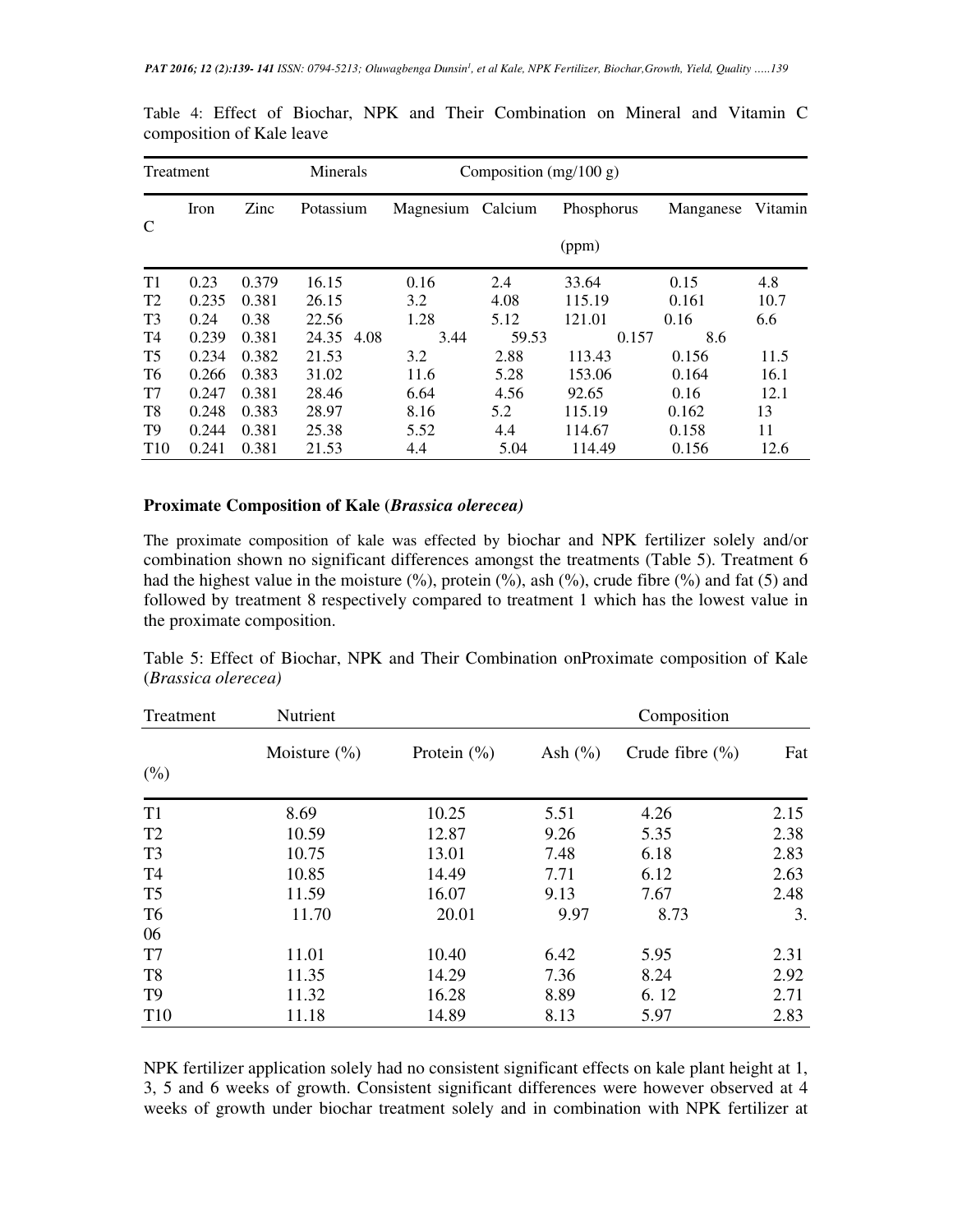different levels. At 6 weeks of growth, biochar treatment solely had tallest plants height than both solely NPK fertilizer and complementary application of biochar and NPK fertilizer. The highest kale number of leaves was recorded under complementary biochar 200 t/ha + NPK 5 kg/m<sup>2</sup> (200, 5). Although, there were no significant difference from that of biochar 200 t/ha + NPK 0  $\text{kg/m}^2$ (200, 0) respectively. High value for root length, fresh and dry weights of kale were obtained by application of biochar 200 t/ha + NPK 0 kg/m2 (200, 0). This variation might be due to the improvement of soil water holding capacity Roe and Cornforth (2000). The application of biochar combined with NPK fertilizer also improved the yield of kale.

Kale was high in potassium (31.02 mg/100 g), magnesium (11.6 mg/100 g), phosphorus (153.06 ppm) and calcium (5.28 mg /100 g) based on the application of biochar 200 t/ha + NPK 0 kg/m2 (treatment 6). Kale was fairly low in zinc  $(2.16 \text{ mg}/100 \text{ g})$ , manganese  $(0.164 \text{ g})$ mg/100 g) and iron (0.266 mg/100 g) with the application of treatment 6, biochar 200 t/ha + NPK 0 kg/m2 which gave the highest value in this study.

Treatment 6 gave the highest value for vitamin C content (16.01 mg/100g) of kale recorded in this study was found to be lower than that (41 mg/100g) reported by Hall (1998). Ukam (2008) also recorded vitamin C values of *Gnetumafricanum* ("Afang") (113.20mg/100g), *Xanthosomasagitifolium*("AfiaNkukwo") (32.80 mg/100g), *Lasiantheraafricana*("Editan") (32.61mg/100g) and *Heinsiacrinita*("Atama") (22.95mg/100g).Though the result of this study showed lower vitamin C content of kale.

Biochar 200 t/ha + NPK 0 kg/m2 (200, 0) result revealed that kale has a high moisture content of 11.70%, 20.01% in protein, 9.97% in ash and 3.06% in fat.Treatment 6 also gave the highest value among other treatment in this study for crude fibre (8.73%) which was found to be lower that of some other Nigerian vegetables such as "Oha" (*Pterocarpussoyauxii*) 13.1%, "Nturukpa" (*Pterocarpussantalinoides*) 10.55%, "Okazi" (*Gnetumafricanum*) 24.6% (Ekumankama, 2008) but higher than that of *Telferiaoccidentalis*(2.3%) and *Piper guineense* (2.9%) (Mensah *et al*., 2008). Kale has also been recognized as an excellent source of fibre, which is an important consideration for people who suffer from elevated cholesterol levels and in helping to cleanse the colon (Zhao *et al*., 2007).

Kale can be grown better in soil amended with biochar but application rate should be considered. Kale plants grown in soil amended with biochar were shown a vigorous vegetative growth (plant height, root length, fresh and dry weights), high yield, improved mineral composition and high percentage in proximate composition comparing with application chemical fertilizer solely. Furthermore, kale produce with biochar products are expected to be healthy for human and may be more profitable than those from conventional production system. Further studies are needed to determine optimal rates of biochar for proper growth and production of kale.

Therefore due to the rising cost of fertilizer, integrating biochar 200 t/ha + NPK 10 kg/m<sup>2</sup> (200, 10) is recommended for cropping of kale in the guinea savanna zone of Nigeria.

### **REFERENCES**

- Ahmed, S; and Beigh S, H. (2009). Ascorbic acid, Carotenoids, Total Phenolic content and Antioxidant activity of various genotypes of *Brassica oleraceaacephala*. *Journal ofMedical Biological Sciences*, 3(1): 1-8.
- Chima, C.E. and M.A. Igyor, (2007). Micronutrient and antinutritional contents of selected tropical vegetables grown in South East, Nigeria. Nig. Food J., 25: 111- 116.
- Eppendorfer W.H.; and Soren W.B., (1996). Free and total amino acid composition of edible parts of beans, kale, spinach, cauliflower and potatoes as influenced by nitrogen. J. Sci. Food Agric. 71, 4, 449-458.